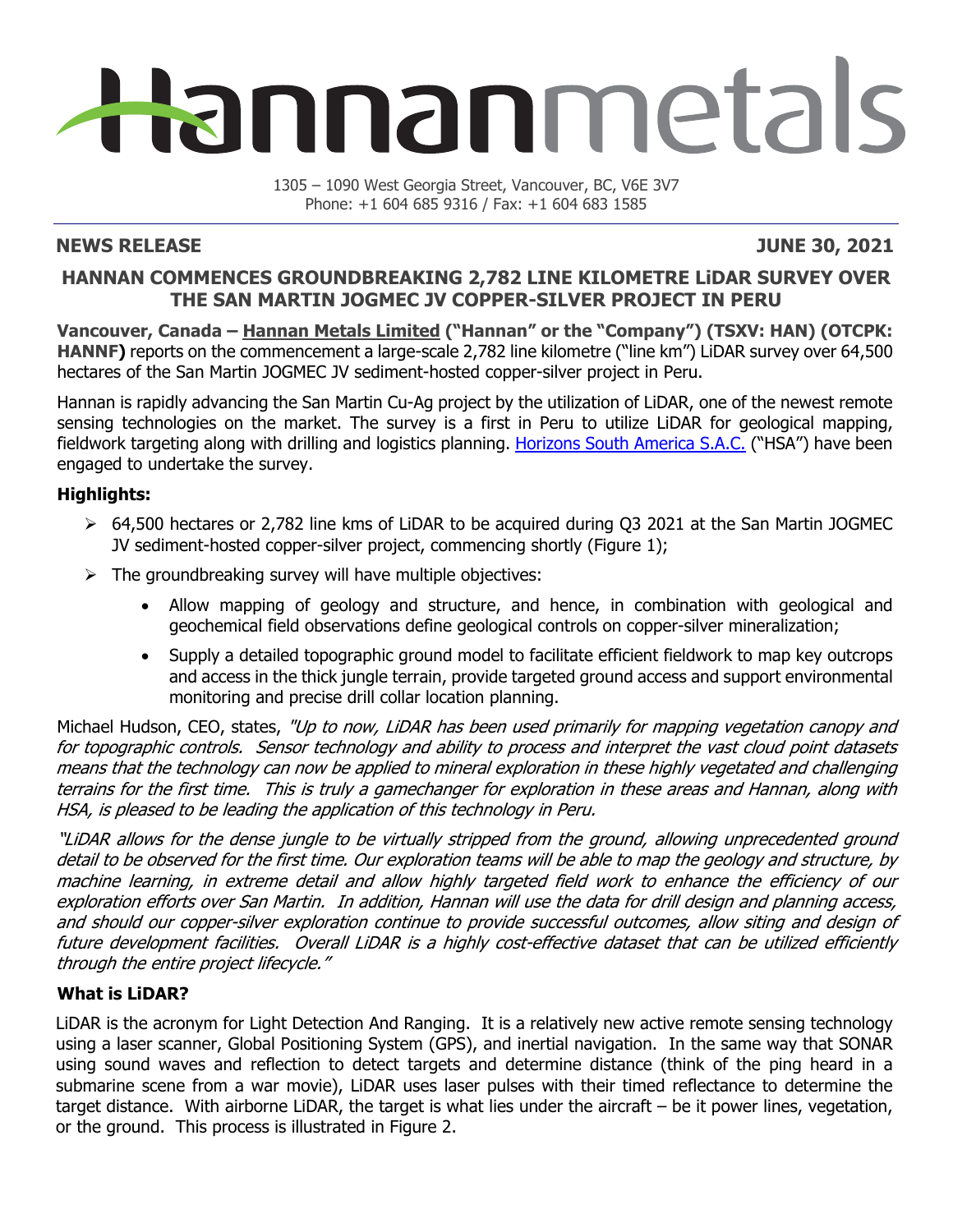The standout feature of LiDAR is its ability to see the ground through trees and heavy vegetation. While not passing through vegetation, if the laser pulse can find its way past the leaves, branches, and undergrowth to reach the ground, it can reflect back to the sensor and distance be measured. Repeat this process up to 1,000,000 times per second and you can quickly and accurately build a point cloud of target reflections in 3D space, obtaining information in areas where conventional topography, satellite images or photogrammetry cannot reach.

Processing of the point cloud allows the ground returns to be identified, from which a model of the ground surface under the forest canopy can be developed. With the relevant flight and survey planning, along with GNSSS post processing, centimetre levels of precision can be derived without touching the ground.

#### **How will Hannan utilize the LiDAR data?**

Figure 3 shows a LiDAR derived ground model visualized in 3D from a survey near the San Martin JOGMEC JV sediment-hosted copper-silver project area. Texture in LiDAR surfaces can be used to differentiate rock typeslimestone, sandstones, shales, and potentially weathered intrusive bodies that tend to be massive in nature and often deform the country rock. Due to LiDAR's precision and detail, terrain models can reveal structure that may not be obvious on the ground hidden under jungle canopy. Figure 3 illustrates an eroded anticline with lithology differentiated based on bedding presence. Mapping the geology and structure is essential for the sediment hosted copper-silver targets in San Martin.

With soil geochemical sampling and outcrop sampling identifying anomalous Cu-Ag mineralization, the LiDAR ground models will allow Hannan to pinpoint the sedimentary sources of these anomalies and allow the continuity and extent of the sources to be precisely mapped, further driving highly targeted and efficient sampling to promptly define drill ready targets.

#### **About Horizons South America S.A.C. ("HSA")**

HSA is a Aerial Survey Company based in Lima, Peru which have been operating throughout South America since 1996 supplying survey services to engineering, mining and petroleum clients. HSA has flown in excess of 75,000 km2 of LiDAR over the South American Jungle plus 150,000 km2 over the Andes and are highly experienced in operating over complex jungle covered terrain. HSA operate top of the range Leica LiDAR sensors and maintain their own aviation fleet.

All relevant permits and authorizations have been received to fly the survey. The survey is benign and low impact. The aircraft will not generate visual or noise disturbance at ground level, as the flight height will be greater than 1,300 metres from the ground surface. The survey will commence within the next weeks when climatic conditions are favourable, including low cloud cover and low precipitation.

#### **About the San Martin JOGMEC JV Project (Copper-Silver, Peru, 88 mining concessions for 660 sq km)**

On November 30, 2020 Hannan announced that it had signed a binding letter agreement for a significant Option and Joint Venture Agreement (the "Agreement") with JOGMEC. Under the Agreement, JOGMEC has the option to earn up to a 75% beneficial interest in the San Martin Project by spending up to US\$35,000,000 to deliver to the joint venture ("JV") a feasibility study.

The Agreement grants JOGMEC the option to earn an initial 51% ownership interest by funding US\$8,000,000 in project expenditures at San Martin over a four-year period, subject to acceleration at JOGMEC's discretion.

JOGMEC, at its election, can then earn:

- an additional 16% interest for a total 67% ownership interest by achieving either a prefeasibility study or funding a further US\$12,000,000 in project expenditures in amounts of at least US\$1,000,000 per annum (for a US\$20,000,000 total expenditure); and,
- subject to owning a 67% interest, a further 8% interest for a total 75% ownership interest by achieving either a feasibility study or funding a further US\$15,000,000 in project expenditures in amounts of at least US\$1,000,000 per annum (for a US\$35,000,000 total expenditure).

Should JOGMEC not proceed to a prefeasibility study or spend US\$20,000,000 in total, Hannan shall have the right to purchase from JOGMEC for the sum of US\$1, a two percent (2%) Participating Interest, whereby Hannan's Participating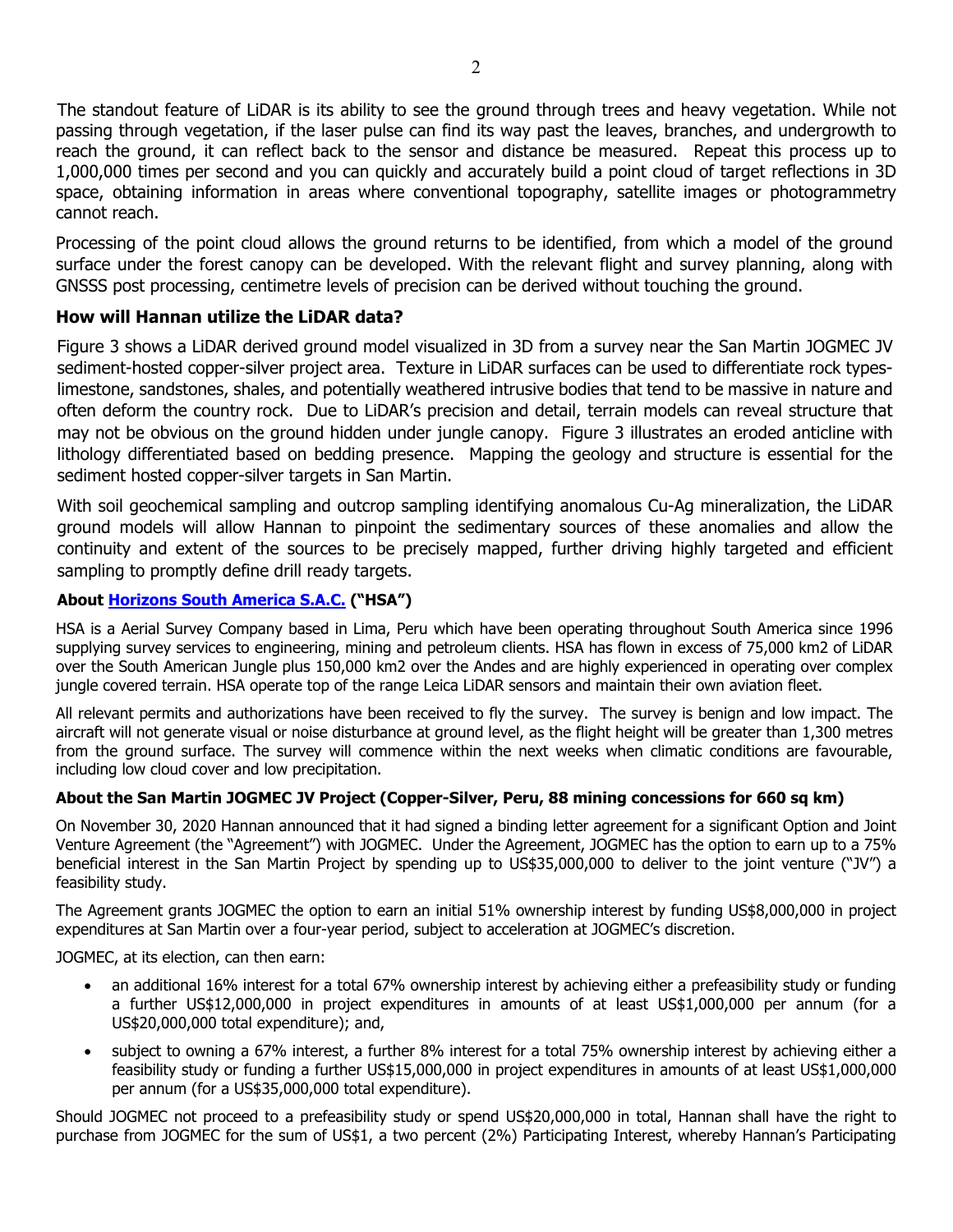Interest will be increased to fifty-one percent (51%) and JOGMEC's Participating Interest will be reduced to forty-nine percent (49%).

At the completion of a feasibility study, JOGMEC has the right to either:

- purchase up to an additional ten percent (10%) Participating Interest from Hannan Metals (for a total 85% maximum capped Participating Interest) at fair value as determined in accordance with internationally recognized professional standards by an agreed upon independent third-party valuator; or
- receive up to an additional ten percent (10%) Participating Interest from Hannan (for a total 85% maximum capped Participating Interest) in consideration of JOGMEC's agreement to fund development of the project, by loan carrying Hannan until the San Martin Project generates positive cash flow.

After US\$35,000,000 has been spent by JOGMEC and before a feasibility study has been achieved, both parties will fund expenditures pro rata or dilute via a standard industry dilution formula. If the Participating Interest in the Joint Venture of any party is diluted to less than 5% then that party's Participating Interest will be automatically converted to a 2.0% net smelter royalty ("NSR"), and the other party may at any time purchase 1.0% of the 2.0% NSR for a cash payment of US\$1,000,000. Hannan will manage exploration at least until JOGMEC earns a 51% interest, after which the majority participant interest holder will be entitled to act as the operator of the joint venture. Initial exploration activities will focus on the collection of the geological, geophysical, and geochemical datasets in the JV project areas.

Sediment-hosted stratiform copper-silver deposits are among the two most important copper sources in the world, the other being copper porphyries. They are also a major producer of silver. According to the World Silver Survey 2020 KGHM Polska Miedz's ("KGHM") three copper-silver sediment-hosted mines in Poland are the leading silver producer in the world with 40.2Moz produced in 2019. This is almost twice the production of the second largest producing mine. The Polish mines are also the sixth largest global copper miner and in 2018, KGHM produced 30.3 Mt of ore at a grade of 1.49% copper and 48.6 g/t silver from a mineralized zone that averages 0.4 to 5.5 metres thickness.

#### **About Hannan Metals Limited (TSXV:HAN) (OTCPK: HANNF)**

Hannan Metals Limited is a natural resources and exploration company developing sustainable resources of metal needed to meet the transition to a low carbon economy. Over the last decade, the team behind Hannan has forged a long and successful record of discovering, financing, and advancing mineral projects in Europe and Peru. Hannan is a top ten incountry explorer by area in Peru.

Mr. Michael Hudson FAusIMM, Hannan's Chairman and CEO, a Qualified Person as defined in National Instrument 43-101, has reviewed and approved the technical disclosure contained in this news release.

On behalf of the Board,

#### **"Michael Hudson"**

Michael Hudson, Chairman & CEO

**Forward Looking Statements.** Certain disclosure contained in this news release, including the Company's expectations regarding the Agreement and the payments and earn-in upon the successful completion of certain milestones, may constitute forward-looking information or forward-looking statements, within the meaning of Canadian securities laws. These statements may relate to this news release and other matters identified in the Company's public filings. In making the forward-looking statements the Company has applied certain factors and assumptions that are based on the Company's current beliefs as well as assumptions made by and information currently available to the Company. These statements address future events and conditions and, as such, involve known and unknown risks, uncertainties and other factors which may cause the actual results, performance or achievements to be materially different from any future results, performance or achievements expressed or implied by the statements. These risks and uncertainties include but are not limited to: the political environment in which the Company operates continuing to support the development and operation of mining projects; the threat associated with outbreaks of viruses and infectious diseases, including the novel COVID-19 virus; risks related to negative publicity with respect to the Company or the mining industry in general; planned work programs; permitting; and community relations. Readers are cautioned not to place undue reliance on forward-looking statements. The Company does not intend, and expressly disclaims any intention or obligation to, update or revise any forward-looking statements whether as a result of new information, future events or otherwise, except as required by law.

Neither the TSX Venture Exchange nor its Regulation Services Provider (as that term is defined in the policies of the TSX Venture Exchange) accepts responsibility for the adequacy or accuracy of this news



**Further Information**  www.hannanmetals.com 1305 – 1090 West Georgia St., Vancouver, BC, V6E 3V7 Mariana Bermudez, Corporate Secretary, +1 (604) 685 9316, info@hannanmetals.com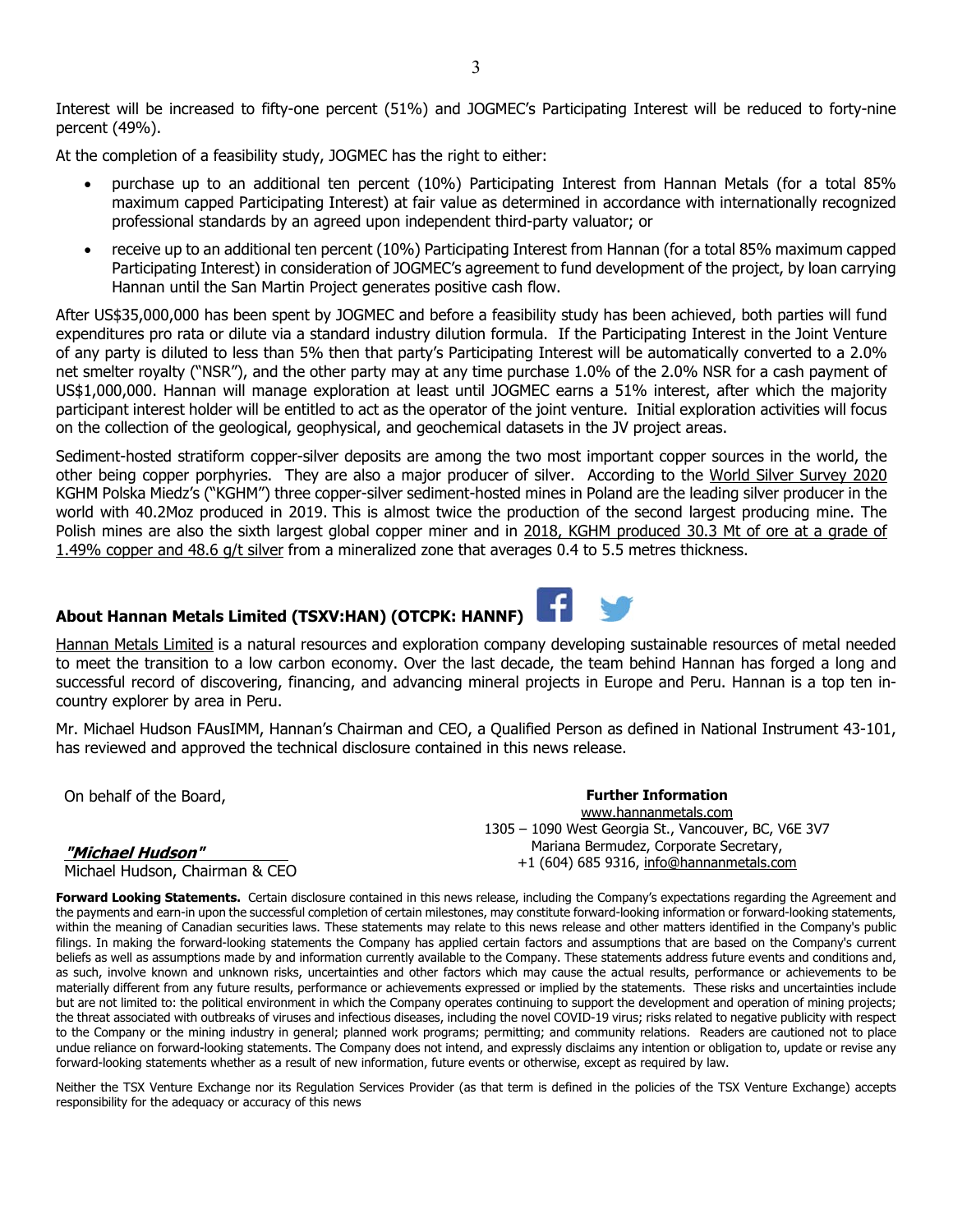## Hannanmetals

**TSX-V: HAN** 



Figure 1. Overview of the San Martin / JOGMEC JV claims totalling 645km<sup>2</sup>